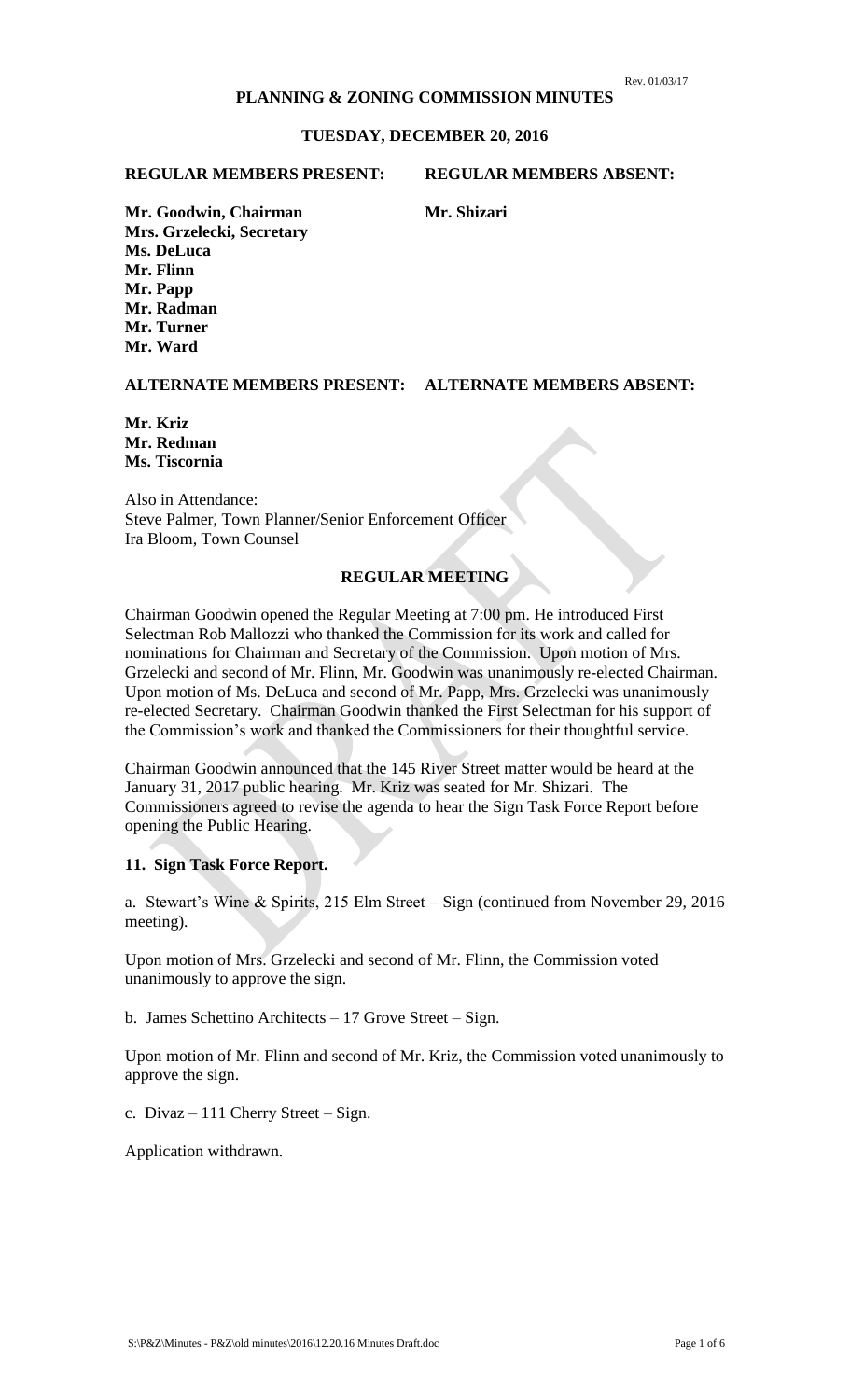#### **LEGAL ADVERTISEMENT**

NEW CANAAN ADVERTISER, NEW CANAAN, CONN., THURSDAY, DECEMBER 15, 2016

#### TOWN OF NEW CANAAN PLANNING & ZONING COMMISSION Notice is hereby given that the Planning and Zoning Commission will hold a Public Hearing on Tuesday, December 20, 2016 at 7:00 p.m. in the Town Meeting Room, 77 Main Street to hear and decide the application(s) as follows: 1. 145 River Street - Special Permit - Application of Adam Jones, owner, for a Special Permit pursuant to Sections 8.2.B & 7.1.B.3.b, to renovate and expand a single family dwelling which is non-compliant as to side yard setbacks and height on property located in the residential B Zone at 145 River Street, (Map P, Block 97, Lot 733). 2.Zoning Regulation Amendment - Application of Andy Glazer, Authorized Agent for Jaffre Real Estate, LLC, c/o Roger Sherman Inn, for approval to amend the zoning regulations to add new Section 5.9 - Non-Conforming Residential Overlay District (NCROD). 3. 195 Oenoke Ridge Road - Zoning Map Boundary Change - Application of Andy Glazer, Authorized Agent for Jaffre Real Estate, LLC, c/o Roger Sherman Inn, to change the zoning designation of property currently in the One Acre Zone at 195 Oenoke Ridge (Map 32, Block 42, Lot 15) to the new Non-Conforming Residential Overlay District (NCROD). 4. 195 Oenoke Ridge Road - Site Plan and Special Permit - Application of Andy Glazer, Authorized Agent for Jaffre Real Estate, LLC, c/o Roger Sherman Inn, for Site Plan and Special Permit approval pursuant to Sections 8.2.A, 8.2.B. and 5.9, to convert the existing legally non-conforming Inn and Restaurant into a residential dwelling unit and construct an additional seven (5) new detached dwelling units, on property in the proposed Non-Conforming Residential Overlay District at 195 Oenoke Ridge Road (Map 32 Block 42 Lot 15). 5. 386 Weed Street – Special Permit for Grading Activity - Application of Nazzaro Inc., Authorized Agent for Todd Holson, Owner; for a Special Permit approval pursuant to Sections  $8.2.B & 6.4.G$ , to perform grading and drainage activity to create an onsite water feature and site stabilization on property in the residential Two Acre Zone at 386 Weed Street, (Map 31, Block 11, Lot 345, 346, 347). A complete copy of the applications are on file and available to review at the office of the Planning and Zoning Department in Town Hall. Dated: December 9, 2016 New Canaan, Connecticut

Jean N. Grzelecki Secretary Secretary 3. The Secretary Secretary 3. The Secretary 3. The Secretary 3. The Secretary 3. The Secretary 3. The Secretary 3. The Secretary 3. The Secretary 3. The Secretary 3. The Secretary 3. The Secretary 3. Th 12-15-16

### **PUBLIC HEARING**

#### **2. 386 Weed Street – Special Permit for Grading Activity.**

Application of Nazzaro Inc., Authorized Agent for Todd Holson, owner, for a Special Permit approval pursuant to Sections 8.2.B &  $6.4$ .G, to perform grading and drainage activity to create an onsite water feature and site stabilization on property in the residential Two Acre Zone at 386 Weed Street, (Map 31, Block 11, Lot 345, 346, 347). Application on-line:

[http://www.newcanaan.info/filestorage/9488/9220/785/803/22886/23617/386\\_Weed\\_Str](http://www.newcanaan.info/filestorage/9488/9220/785/803/22886/23617/386_Weed_Street_Aplication_Package.pdf) [eet\\_Aplication\\_Package.pdf](http://www.newcanaan.info/filestorage/9488/9220/785/803/22886/23617/386_Weed_Street_Aplication_Package.pdf)

Attorney David Rucci reminded the Commission that at the time the original Special Permit was approved, a water feature was contemplated, but it was not part of the approval because the engineering and design work was not complete. He noted that installation of the water feature will take place within the previously approved grading allowance. Landscaper Sean Keating explained that water from the water feature will come from two (2) wells (one existing and one to be drilled) and will be used to irrigate the 4000 plantings that will be added to the site. Contractor Gene Nazzaro said that the water feature will be at two (2) elevations with an eight (8) foot drop between the upper pond and the lower pond. Water in the upper pond will be four (4) feet deep and water in the lower pond will be six (6) feet deep. There will be an engineered wall between the two ponds. The water in the ponds will be recirculated using 2 horsepower pumps. Mr. Nazzaro circulated a sample of the material that will be used as the liner for the water feature. He described the equipment that will be used to construct the water feature and estimated that construction will take approximately 120 working days. In response to Mr. Turner's question, Mr. Nazzarro indicated that he did not believe there would be an impact on the wells of any of the neighbors. The cubic volume of the water that will be needed to fill the water feature was not known. The amount of new water that will need to be added per day/week could not be quantified but it was estimated that the evaporation rate should be similar to that of a swimming pool. There is no plan to light the water feature. Engineer Jim Kousidis described the drainage system he designed for the property and the water feature and said that any water which escapes from the water feature will go into the drainage system and will be returned to the aquifer.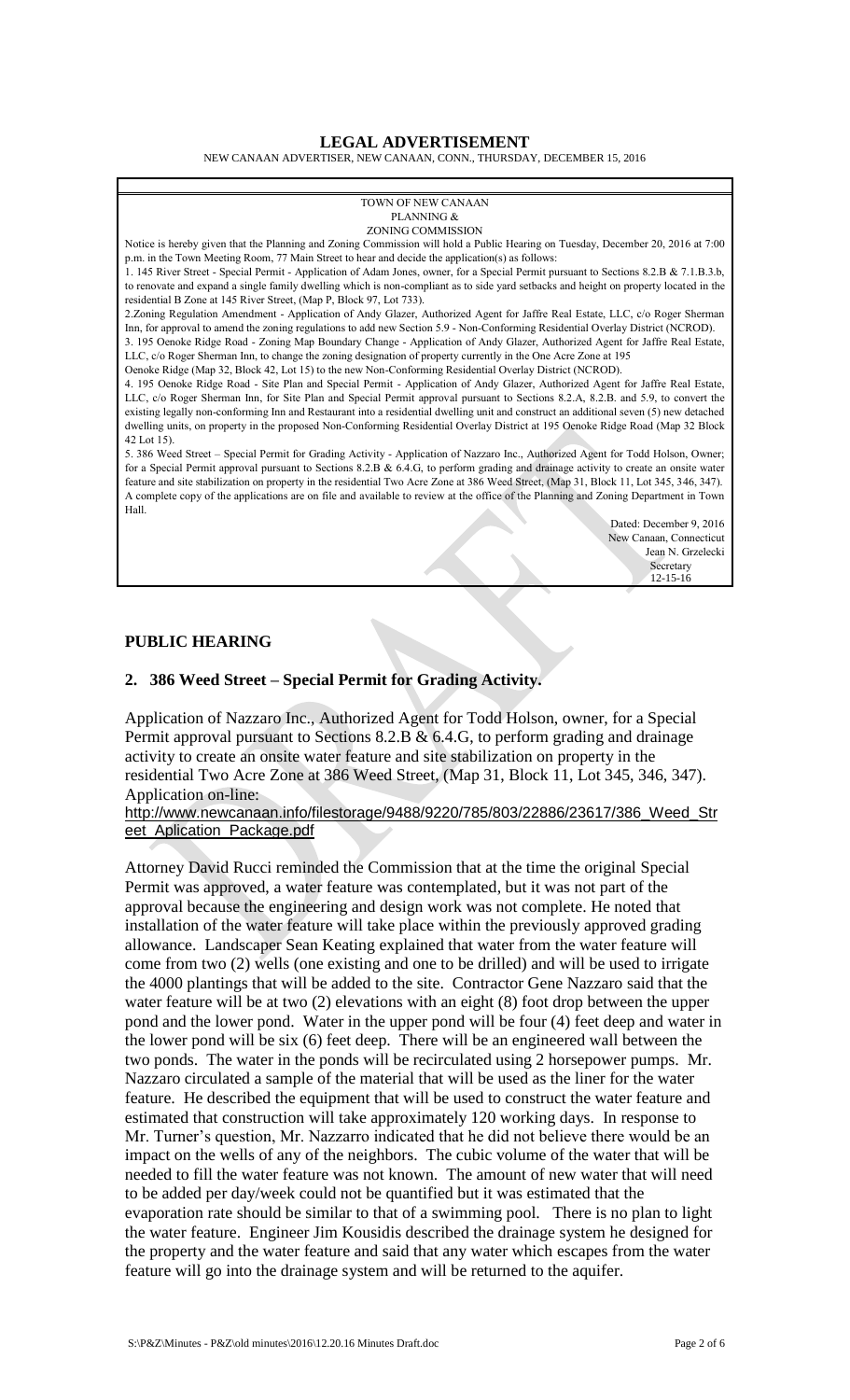Ronald Drake of 111 Parrish Lane expressed the concern that his water supply will be negatively impacted by the project. He also noted that the Holson's constructed a berm which interrupted the flow of water from his property and as a result the Holson's had to install a drain to correct the situation.

Skip Hobbs of 181 Mariomi Road said that the applicant had not answered some very basic questions (cubic volume of water needed to initially fill the water feature, rate of evaporation, and location of the aquifer(s) that will feed the wells used to provide water for the water feature). He suggested that the Commission engage an expert to conduct an engineering study to determine the impact of the applicant's existing and proposed well on the existing wells in the area.

Attorney Rucci noted that an engineering study has been conducted and submitted to the town engineer for review. In addition, he noted that the parcel in question had previously been approved for five (5) residences serviced by wells which is significantly more than the two (2) wells proposed by the applicant.

Mr. Keating said that the surface area of the water feature is 23,000 square feet. He noted that the 8.5 acres the Holson's purchased from Aquarion would be left in its natural state.

Commissioners Papp, Kriz and Ward said that enough questions have been raised that further information is needed about the project's potential impact on wells in the area.

Mr. Palmer suggested that the appropriate professional to advise the Commission would be a hydrologist.

The public hearing on this matter was continued to the January 31, 2017 public hearing.

# **1. 365 Lukes Wood Road – Special Permit.**

Application of Edward V. O'Hanlan, Robinson & Cole, LLP, Authorized Agent for Grace Farms Foundation, Inc., owner, for Special Permit of Section(s) 3.2.C.14, 3.2.C.16 and 3.2.C.17 and 8.2.B to amend its existing special permit to allow for Grace Farms Foundation Inc. to use the property for "Club and Organization" and "Philanthropic or Eleemosynary Institution" purposes in addition to the previously approved "Religious Institution" use, for property in the Four Acre Zone at 365 Lukes Wood Road (Map 41 Block 38 Lot 77). (Continued from November 29, 2016 meeting). Application on-line at: <http://www.newcanaan.info/content/9488/9220/785/803/22886/default.aspx>

Chairman Goodwin said that tonight the public hearing on this matter will be devoted to hearing comments from neighbors or their legal representatives.

Attorney Amy Souchuns, representing Jennifer Holme and David Markatos of 1328 Smith Ridge Road, objected to the application on several grounds. First, she argued that the application requests that three (3) primary uses for the property (religious institution, club and organization, and philanthropic or eleemosynary institution) be approved when the zoning regulations allow only one (1) primary use. Second, she argued that the current intensity of the use of the site was not contemplated by the Commission when it approved the original Special Permit for use of the site by a religious institution. Using attendance figures provided by Grace Farms Foundation, she argued that if the additional uses are approved, the intensity of use will increase exponentially. Third, she argued that a number of the activities that are currently occurring on the property are inconsistent with activities normally conducted by a religious institution and some of those activities violate conditions placed on the original Special Permit approval.

Independent planner Donald Poland, hired by Ms. Holme and Mr. Markatos, presented seven (7) reasons why the Commission should not approve the application, to wit: 1) the zoning regulations do not allow multiple principal uses on a single parcel, 2) the negative impact on neighbors from the intensity of use of the parcel, 3) the application does not meet all the Special Permit criteria, 4) the application does not meet the higher standards required by some of the Special Permit criteria, 5) approving the application does not promote the goals and objectives of the POCD, 6) the application is inconsistent with New Canaan's Comprehensive Plan of Zoning, and 7) the application is inconsistent with the POCD's goals for downtown New Canaan.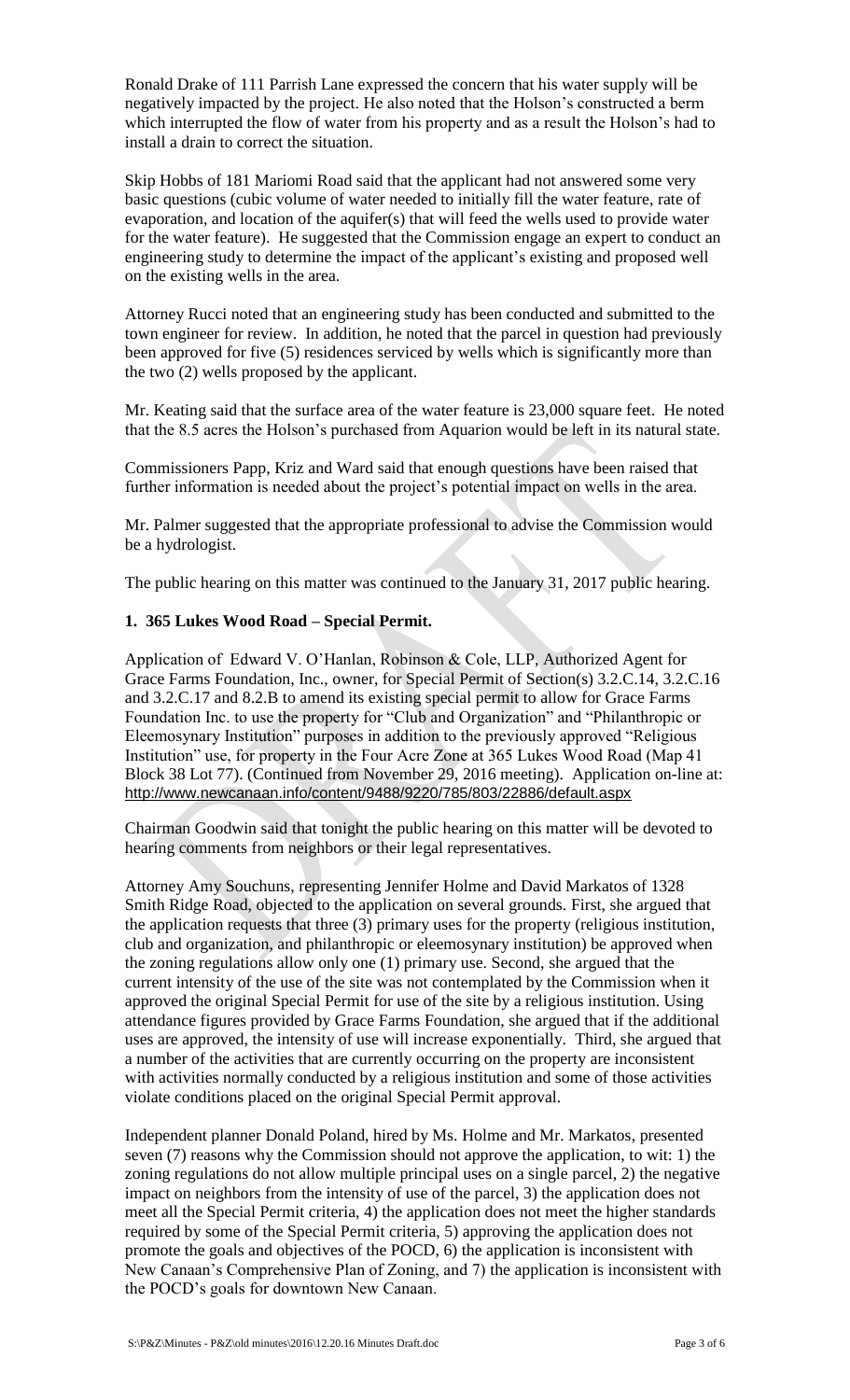Attorney Amy Zabetakis, representing several of the neighbors, stated that she agrees with the comments made by Attorney Souchuns and Mr. Poland but because her clients could not be present tonight she would reserve her comments until the January 31, 2017 meeting.

Jennifer Buczkiewicz of 1258 Smith Ridge Road asked that the Commission deny the application and hold the applicant to the conditions attached to the approval of the original Special Permit. She shared with the Commission a number of instances in which activities on the Grace Farms property have negatively impacted her family's enjoyment of its property.

The public hearing on this matter was continued to the January 31, 2017 public hearing.

# **3. Zoning Regulation Amendment.**

Application of Andy Glazer, Authorized Agent for Jaffre Real Estate, LLC, c/o Roger Sherman Inn, for approval to amend the zoning regulations to add new Section 5.9 - Non-Conforming Residential Overlay District (NCROD).

# **4. 195 Oenoke Ridge Road - Zoning Map Boundary Change.**

Application of Andy Glazer, Authorized Agent for Jaffre Real Estate, LLC, c/o Roger Sherman Inn, to change the zoning designation of property currently in the One Acre Zone at 195 Oenoke Ridge (Map 32, Block 42, Lot 15) to the new Non-Conforming Residential Overlay District (NCROD).

# **5. 195 Oenoke Ridge Road - Site Plan and Special Permit.**

Application of Andy Glazer, Authorized Agent for Jaffre Real Estate, LLC, c/o Roger Sherman Inn, for Site Plan and Special Permit approval pursuant to Sections 8.2.A, 8.2.B. and 5.9, to convert the existing legally non-conforming Inn and Restaurant into a residential dwelling unit and construct an additional seven (5) new detached dwelling units, on property in the proposed Non-Conforming Residential Overlay District at 195 Oenoke Ridge Road (Map 32 Block 42 Lot 15).

# Items 3, 4 and 5 were heard together.

Mr. Glazer indicated that his previous applications have been withdrawn. Under both the prior and current applications, the Roger Sherman's non-conforming inn and restaurant in a residential zone will be replaced with a cluster housing type development. The new applications request an amendment to the zoning regulations to create a new Non-Conforming Residential Overlay District (NCROD) which is intended to provide a more objective zoning standard that can be applied to eliminate a nonconforming use in a residential zone than what the language in Section 7.1.A.2 provides, seek a zone change for the property from One Acre Residential to NCROD, and seek a special permit and site plan approval for six (6) detached residential dwellings. He addressed comments made at the previous public hearing about preserving the Inn saying that the Inn had been on the market for more than four (4) years and that was more than enough time for someone to step up to preserve it.

Several Commissioners expressed a concern that the proposed overlay zone might constitute spot zoning. The Commissioners discussed the possibility of amending Section 7.1.A.2 of the regulations and having that amended regulation be the basis of the applications. Attorney Bloom opined that the overlay zone is a better tool for the zone change application and that it is less likely to be challenged in court than an amendment to Section 7.1.A.2. Mr. Glazer indicated a willingness to move the applications forward under either an amended Section 7.1.A.2 or an overlay zone and asked the Commission and Town Counsel to advise him.

Barry Frank of 28 Hanford Lane asked the Commission to deny the application. He stated that the job of the Commission is to maintain the character of New Canaan and that the continued operation of the Roger Sherman Inn and restaurant will preserve the character of New Canaan. He further indicated that the current owner's solution to its financial issues was good for it but not for the town.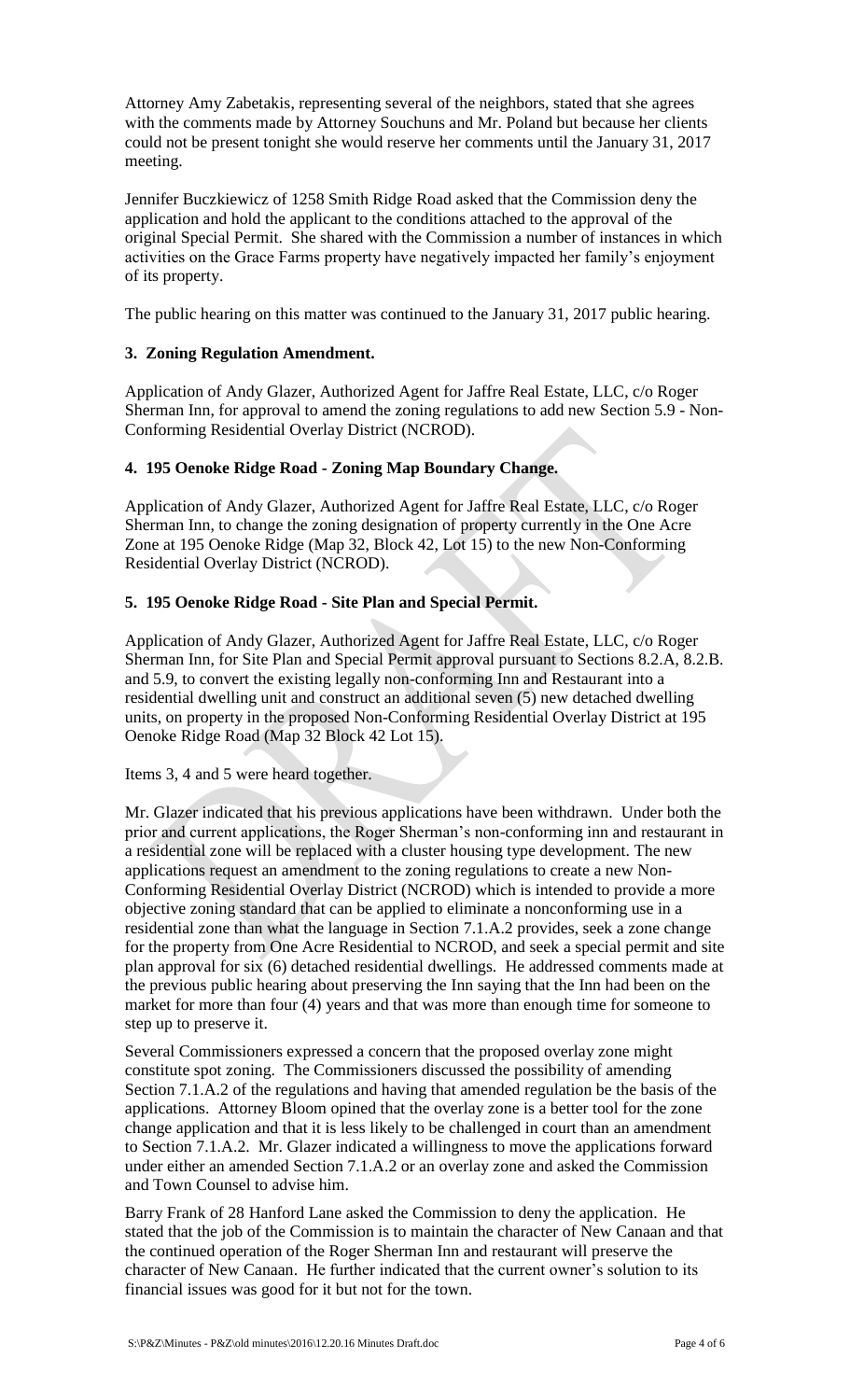Attorney Amy Zabetakis, representing several property owners on Holmewood Lane and Hampton Lane, expressed concerns about the way the Commission is approaching the application. After noting that the current applications were not submitted under Section 7.1.A.2 of the zoning regulations, she suggested that the Commission needs to consider whether there is justification for the proposal as written, whether an overlay zone is appropriate and whether the proposed zone change meets the objectives of the POCD. Then, if the Commission finds an amendment to the regulations to be appropriate, it must then ask if the zoning map change is appropriate for this parcel, keeping in mind that Holmewood Lane is a part of the parcel. Only if the Commission finds that amendments to the zoning regulations and zoning map are appropriate, can it consider whether or not the proposed development meets the Special Permit criteria.

Laura Pla of 425 Oenoke Ridge asked the Commission to deny the application saying that her house is on the same size lot as the Roger Sherman and she cannot imagine an additional five (5) houses on her lot.

Annie Montgomery of 3 Holmewood Lane said that the lot in question is too small for six houses.

Peter Nisenson of Westport, CT shared his vision of transforming the Roger Sherman into a landmark destination boutique hotel with an excellent restaurant. He indicated that earlier this year he negotiated a handshake agreement to purchase the inn. Subsequently, the owners told him that rather than selling to him, they were going to sell to Mr. Glazer. He asked the Commission to deny the applications as he is still fully prepared to purchase the property and fulfill his vision.

John Busch of 264 Oenoke Ridge said the Commission should deny the applications for two (2) reasons. First, the proposed development is too dense, and second, there may be unintended consequences to approving the NCROD overlay zone.

Mr. Glazer asked the Commission for direction. Attorney Bloom identified several courses of action for the Commission including proceeding with the overlay zone but fine tuning the language of the proposed zone, proceeding under an amended version of Section 7.1.A.2 of the zoning regulations or denying the applications.

Chairman Goodwin asked the town planner and the town attorney to review and recommend on both the overlay zone and the Section 7.1 language.

The public hearing on this matter was continued to the January 31, 2017 public hearing,

# **REGULAR MEETING**

# **7. Deliberation and any possible action on a closed public hearing item.**

None.

# **8. P & Z POCD Subcommittee Report.**

None.

# **9. Approval of the amended Village District Design Manual.**

Upon motion of Mr. Kriz and second of Mr. Flinn, the Commission voted unanimously to approve the amended Village District Design Manual.

# **10. Administrative Actions or other matters as may properly come before the Commission (Town Planner).**

None.

# **12. Approval of the Minutes.**